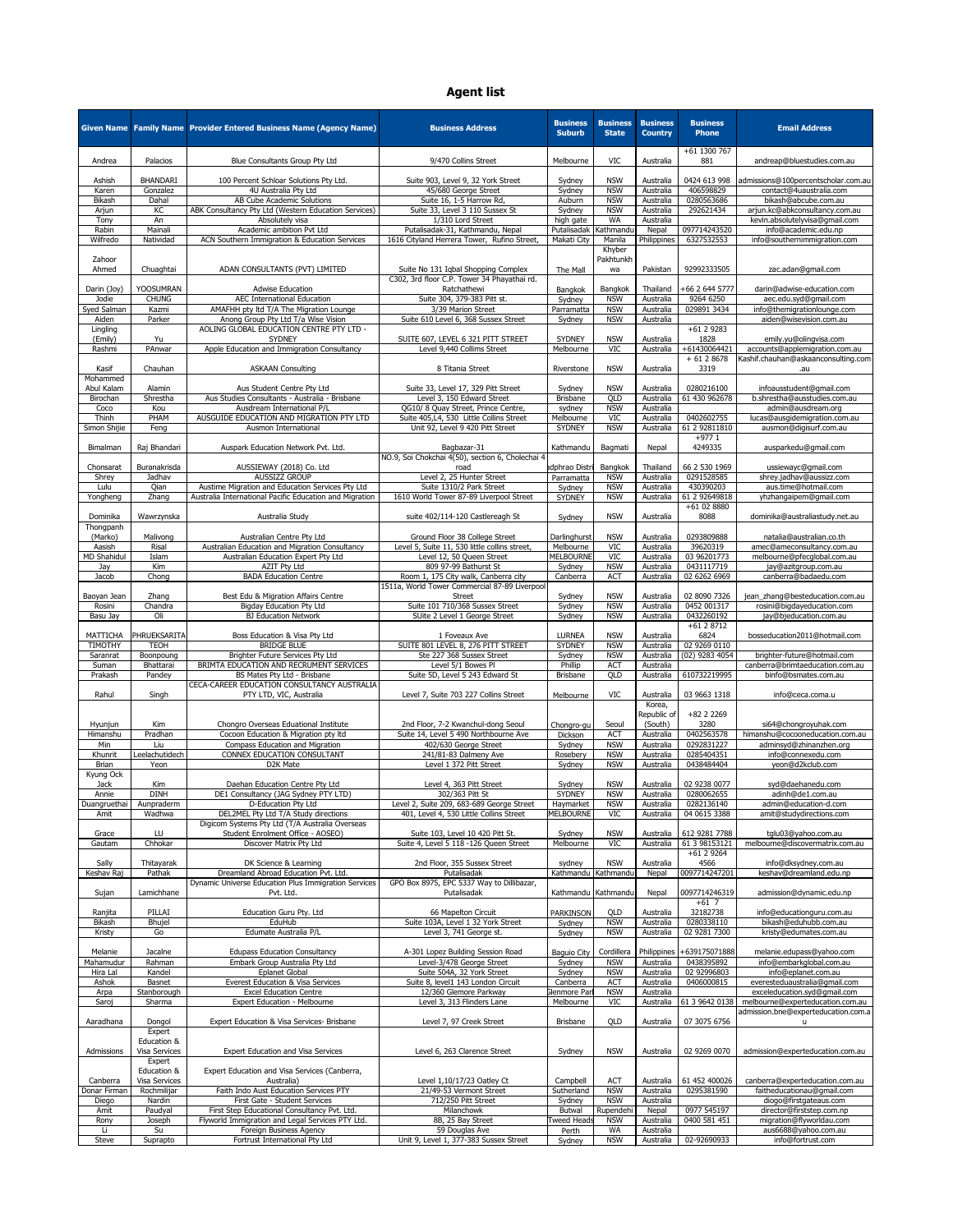|                        |                           |                                                                                                 |                                                                                  |                         |                          |                        | +977984920226                |                                                             |
|------------------------|---------------------------|-------------------------------------------------------------------------------------------------|----------------------------------------------------------------------------------|-------------------------|--------------------------|------------------------|------------------------------|-------------------------------------------------------------|
| Shyam Kumar            | Singh                     | Fortune Consultants Pvt Ltd                                                                     | Ramshahpath Putalisadak-32                                                       | Kathmandu               | Bagmati                  | Nepal                  | $\mathcal{L}$                | info@fortunenepal.com                                       |
| Usha                   | Sagathiya                 | <b>Gallops Eduservices</b>                                                                      | 7/35 CLARENCE ST                                                                 | <b>WYNYARD</b>          | <b>NSW</b>               | Australia              | 0410063204                   | usha@gallopsinternational.com.au                            |
|                        |                           |                                                                                                 |                                                                                  |                         |                          |                        | $+856$                       |                                                             |
| Phetamphone<br>Wiliana | Chanthaphet<br>Ang        | Genius Study Abroad Consultant<br>Giant Star International Education Services                   | 20 Samsenthai Road Nongduang Nua Village<br>Suite 54, Level 5 104 Bathrust St    | ottabong Dis<br>Sydney  | Vientiane<br><b>NSW</b>  | Laos<br>Australia      | 2023626362<br>293496555      | Phetamphone@gsaclaos.com<br>info@giantstar.com.au           |
| Deepak                 | <b>CHHETRI</b>            | Global Consulting and Business Services Pty Ltd                                                 | Level 2 100 Clarence Street                                                      | Sydney                  | <b>NSW</b>               | Australia              | 02 8958 6749                 | info@globalconsult.com.au                                   |
| Ewan                   | <b>KIM</b>                | Global Mate                                                                                     | Level 2, 144 Adelaide Street                                                     | <b>Brisbane</b>         | QLD                      | Australia              | 07 3162 5677                 | info@goglobalmate.com                                       |
|                        |                           |                                                                                                 | Suite 8, Level 4, Labor Council Building, 377-383                                |                         |                          |                        |                              |                                                             |
| Jason                  | Dong                      | <b>Global Student Services</b>                                                                  | <b>Sussex Street</b>                                                             | Sydney                  | <b>NSW</b>               | Australia              | 0292680488                   | admin@gss.net.au                                            |
| David                  | <b>SHAKYA</b>             | Global Study Partners Nepal                                                                     | Level 5 Daisy Bass New Plaza Putalisadak                                         | Katumandu               |                          | Nepal                  | 01 441 7755                  | david.shakya@studylane.com.au                               |
| Wed<br>Babu Ram        | Lozada<br>Pariyar         | Globancy<br>Goldengate Educational Consultancy                                                  | 14/327 Pitt Street<br>Ratnanagar-1                                               | Sydney<br>Chitwan       | <b>NSW</b><br>Chitwan    | Australia<br>Nepal     | 80950535<br>97756560916      | wed@globancy.com<br>goldengate.edu.np@gmail.com             |
| Thitirat               | <b>SRISOMBOON</b>         | Good Day Study                                                                                  | Suite 601 Level 6 233 Castkereagh street                                         | <b>HAYMARKET</b>        | <b>NSW</b>               | Australia              | 0286685154                   | thitirat@gooddaystudy.com                                   |
| Nabin                  | Shahi                     | Goodwill Consult                                                                                | Suite 14 94 Beamish Street                                                       | Campsie                 | <b>NSW</b>               | Australia              | 297873977                    | info@goodwillconsult.com.au                                 |
| Ashish                 | Tiwari                    | <b>GRACE INTERNATIONAL SYDNEY PTY LTD</b>                                                       | Suite 211 Level 2 250 Pitt Street                                                | Sydney                  | <b>NSW</b>               | Australia              | 0292863447                   | ashish@graceintlgroup.com                                   |
| Sandra                 | <b>Bustamante</b>         |                                                                                                 |                                                                                  |                         |                          |                        | $+57(1)6180-$                |                                                             |
| Veronica               | Mariscal                  | Grasshopper International                                                                       | Carrera 13, no. 96-67, oficina 201,                                              | ta, Cundinam            | Bogota                   | Colombia               | 695                          | sandra@gi.com.co                                            |
| Nirajan<br>Minjia      | Thapa                     | <b>Guidance Education</b>                                                                       | Suite 110, Level 1, 250 Pitt Street                                              | Sydney                  | <b>NSW</b>               | Australia              |                              | nirajan@guidance.com.au                                     |
| (Jasmine)              | Rao                       | <b>HECT Education &amp; Migration</b>                                                           | Suite 111, Level 1, 4-10 Goulburn Street                                         | Sydney                  | <b>NSW</b>               | Australia              | 61 2 9113 0858               | jasmine@hectedu.com.au                                      |
| Zhang                  | David                     | Himalaya Global                                                                                 | Suite 803 32 York St                                                             | Sydney                  | <b>NSW</b>               | Australia              | 02 8385 6497                 | globalhimalaya@gmail.com                                    |
| Adarsha                | Jung Pandey               | Himalayan Business Group                                                                        | Level 1, Dickson Place                                                           | Dickson                 | <b>ACT</b>               | Australia              |                              | canberra@himalayanbusiness.com                              |
| Suleyman               |                           |                                                                                                 |                                                                                  |                         |                          |                        |                              |                                                             |
| (Simon)                | <b>Boncukcu</b>           | <b>Hub Education PTY LTD</b>                                                                    | Suite 602 No.99 Bathurst Street                                                  | Sydney                  | <b>NSW</b>               | Australia              | 61 2 9283 7738               | application@hubedu.com.au                                   |
|                        |                           |                                                                                                 |                                                                                  |                         |                          |                        | $+6139602$                   |                                                             |
| Jannie<br>Chananuch    | Im                        | iAE (Melbourne)                                                                                 | Level 5 250 Collins Street                                                       | Melbourne               | <b>VIC</b>               | Australia              | 2060                         | melb_admin@iaeedunet.com                                    |
| (Tan)                  | Sricharoen                | Idol Student Services p/L                                                                       | 13/368 Sussex St.                                                                | Sydney                  | <b>NSW</b>               | Australia              | 02-80849576                  | idol_ideas@hotmail.com                                      |
|                        |                           |                                                                                                 |                                                                                  |                         |                          |                        |                              |                                                             |
| Victoria               |                           |                                                                                                 |                                                                                  |                         |                          |                        | 632 291 0660 or              |                                                             |
| Lakambini              | AMIN                      | Immarie Student Enrichment Link, Co.                                                            | 003 S. Lucas Street                                                              | Valenzuela Cit          | Manila                   | Philippines            | 632 445 8285                 | immarie_senlink@yahoo.com.au                                |
| Jon                    | Duong                     | IMMI Centre Pty Ltd.                                                                            | !0/10 Milton Street                                                              | Bankstown               | <b>NSW</b>               | Australia              |                              | admin@immicentre.com.au                                     |
| Bing                   | Zhang                     | <b>Inform Education Australia</b>                                                               | Suite 307/451 Pitt St                                                            | Sydney                  | <b>NSW</b>               | Australia              | 61292801860                  | Bing@c21.edu.au                                             |
| Mauricio               | Pucci                     | <b>Information Planet</b>                                                                       | Level 3 484 Kent Street                                                          | Sydney                  | <b>NSW</b>               | Australia              | 61292836161                  | mauricio.pucci@informationplanet.com.<br>au                 |
|                        |                           |                                                                                                 | Suite 209, Pacific Trade Centre, 368 Sussex                                      |                         |                          |                        | $+6128957$                   |                                                             |
| Punlapa                | <b>JUVASVAT</b>           | Int Education centre                                                                            | Street, Sydney,                                                                  |                         | <b>NSW</b>               | Australia              | 7460                         | punlapa@inteducenter.com                                    |
|                        |                           | International Migration & Education Advisors (IME                                               |                                                                                  |                         |                          |                        |                              |                                                             |
| Rishabh                | Pundhir                   | Advisors)                                                                                       | Suite 3, 4 Charles Street                                                        | Parramatta              | <b>NSW</b>               | Australia              | 0290631618                   | rishabh.pundhir@imeadvisors.com                             |
| Herni                  | Tagiran                   | International Student Network (ISN) (Sydney)                                                    | Level 3, Suite 301, 368 Sussex Street                                            | Sydney                  | <b>NSW</b>               | Australia              | 02-9262 9903                 | herni@isn-edu.com                                           |
| Prabha<br>Nestor       | Shrestha<br>Nonato Macedo | <b>ISAN Education</b><br><b>JENOX INTERNATIONAL EDUCATION</b>                                   | level 13, 327-329 Pitt Street<br>Level 11, Suite 1101 309 Pitt Street            | Sydney<br>Sydney        | <b>NSW</b><br><b>NSW</b> | Australia<br>Australia | 02962674974<br>0430110996    | sydney@isaneducation.com.au<br>admin@jenoxinternational.com |
|                        |                           | Joysun Migration and Education Consultants and                                                  |                                                                                  |                         |                          |                        |                              |                                                             |
| Peng (Oliver)          | <b>SUN</b>                | <b>Translation Services</b>                                                                     | 311 Dixon House, 413-415 Sussex Street                                           | <b>SYDNEY</b>           | <b>NSW</b>               | Australia              | 61 02 92812755               | ausnzvisa@hotmail.com                                       |
| David                  | $J$ un                    | Jun Study Care                                                                                  | Suite 7, 15 Parnell Street                                                       | <b>STRATHFIELD</b>      | <b>NSW</b>               | Australia              | 61297448183                  | jun_study@hotmail.com                                       |
| Orawan                 | Snow                      | K&O Migration and Education Services Pty Ltd                                                    | Suite 8 809/368 Sussex Street                                                    | Sydney                  | <b>NSW</b>               | Australia              | 02 9262 9244                 | info@kointer.com                                            |
| Anil                   | Uprety                    | Kangaroo Education Foundation - Burwood NSW                                                     | Suite 2, Level 1, 14 Railway Parade                                              | Burwood                 | <b>NSW</b>               | Australia              | 61 2 9744 3383               | anil@kangarooedu.com.au                                     |
| Arif                   | Rahman                    | Kangaroo Education Global Pty Ltd                                                               | Suite 2 14, Railway Parade                                                       | Burwood                 | <b>NSW</b>               | Australia              | 0297443383<br>+97 70 1462    | sydney@kangarooglobal.com.au                                |
| Krishna<br>Prasad      | <b>ARYAL</b>              | Kavya Global Network                                                                            | Shantinagar 34                                                                   | Kathmandu Kathmandu     |                          | Nepal                  | 0770                         | krishna.kavyagn@gmail.com                                   |
| Shambu                 | Kadel                     | <b>KBA Blobal Pty Ltd</b>                                                                       | 1-3 Kings Street                                                                 | Rockdale                | <b>NSW</b>               | Australia              | 1800 522 456                 | sydney@kbaglobal.com                                        |
|                        |                           |                                                                                                 |                                                                                  |                         |                          |                        | $+9771$                      |                                                             |
| Sanjay                 | Basnet                    | Kohinoor Edu Care Pvt Ltd                                                                       | Putalisadak                                                                      | Kathmandu   Kathmandu   |                          | Nepal                  | 4444036                      | kohinoor.educare@gmail.com                                  |
|                        |                           |                                                                                                 |                                                                                  |                         |                          |                        | $+61$ 2 9283                 |                                                             |
| Sydney<br>Ruchi        | Kokos<br>Gupta            | KOKOS - Sydney<br><b>KR Education Pty Ltd</b>                                                   | Suite 44, Level 7, 591 George Street<br>810 George Street                        | Sydney<br>Sydney        | <b>NSW</b><br><b>NSW</b> | Australia<br>Australia | 1523<br>0468 329 646         | sydney@ikokos.com<br>kreducationandmigration@gmail.com      |
| <b>Bhume</b>           | <b>SUBEDI</b>             | KTM Consulting Group Pty Ltd                                                                    | Suite 146, Level 4 416-418 Pitt Street                                           | Haymarket               | <b>NSW</b>               | Australia              | 02 8021 1000                 | info@ktmconsultingroup.com                                  |
|                        | Latino Australia          |                                                                                                 |                                                                                  |                         |                          |                        | +61 2 9290                   |                                                             |
| Sydney                 | (LAE)                     | LAE (Australia - Sydney)                                                                        | Level 1, 191 Clarence Street                                                     | Sydney                  | <b>NSW</b>               | Australia              | 2446                         | sydney@latinoaustralia.com                                  |
| Nuttapong              | Avirutjinda               | Learning Plans Education                                                                        | 413/368 Sussex Street                                                            | Sydney                  | <b>NSW</b>               | Australia              | 92839607                     | admin.sydney@greatstudy.co.th                               |
| Daisy                  | Linke                     | <b>LINK Education consulting</b>                                                                | Suite 1506/87-89 Liverpool Street                                                | Sydney                  | <b>NSW</b>               | Australia              | 0289600757                   | info@linkedu.com.au                                         |
| Prakash                | <b>PANDEY</b>             | Mate's Education                                                                                | Putalisadak                                                                      | Kathmandu   Kathmandu   |                          | Nepal                  | 0011 977 1<br>4233565        | info@matesedu.com                                           |
|                        |                           |                                                                                                 |                                                                                  |                         |                          |                        |                              |                                                             |
| Ramesh                 | Pathak                    | Meet Point Educational Consultancy Pvt Ltd                                                      | Putalisadak, Kathmandu                                                           | Kathmandu   Kathmandu   |                          | Nepal                  | +977014421893                | info@meetpoint.edu.np                                       |
|                        |                           |                                                                                                 |                                                                                  |                         |                          |                        | +613036200953                |                                                             |
| Chalise                | Ram                       | Merit Education & Migration Services [M30178]                                                   | Suite 4/113-115Main Road                                                         | Moonah                  | <b>TAS</b>               | Australia              |                              | ram@meritservices.com.au                                    |
| Surya                  | Khanal                    | MG Associates Pty Ltd                                                                           | Level 3 3030a, 276 Pitt St                                                       | Sydney                  | <b>NSW</b>               | Australia              | 029008552                    | edication@mgassociates.com.au                               |
| <b>MONGKOL</b>         | PANYAWUTHIL<br><b>ERT</b> | MP Education and Migration Services                                                             | 710/368 Sussex st,                                                               | Sydney                  | <b>NSW</b>               | Australia              | 61 2 9283 4880               | mpgroup.info@gmail.com                                      |
|                        | <b>CARRIZALES</b>         |                                                                                                 |                                                                                  |                         |                          |                        |                              |                                                             |
| Diego Alonso           | <b>CRUZ</b>               | MY OZ STUDY PTY LTD                                                                             | Level 1, Suit 91. 515 Kent Street                                                | Sydney                  | <b>NSW</b>               | Australia              | 1800 316 521                 | info@myozstudy.com                                          |
| Joseph                 | Patano                    | My Visa Options                                                                                 | Level 7, 530 Little Collins St.,                                                 | Melbourne               | <b>VIC</b>               | Australia              |                              | info@myvisaoptions.com                                      |
| Jessica                | Tran                      | <b>MYAUSVISA PTY LTD</b>                                                                        | Level 2, Suite 216, 368 Sussex Street                                            | <b>SYDNEY</b>           | <b>NSW</b>               | Australia              | 0410898786                   | admission@myausvisa.com.au                                  |
| Chihiro                | <b>TANAKA</b>             | MyStage (Technopia Pty Ltd)                                                                     | Suite 40, Level 3 650 George Street                                              | Sydney                  | <b>NSW</b>               | Australia              | 02 9261 8914                 | chihiro@mystageedu.com                                      |
| Pyra                   | <b>LEE</b>                | Namoo Edu Consulting Pty Ltd                                                                    | Suite 8, 70 Macquarie St                                                         | Parramatta              | <b>NSW</b>               | Australia              | 9891 5568                    | pyralee@namooedu.com                                        |
| <b>Bimal Kumar</b>     | Bhattarai                 | Naosams Migration Services                                                                      | Level 15, Suite 1510 87 - 89 Liverpool Street                                    | <b>SYDNEY</b>           | <b>NSW</b>               | Australia              | 61 2 92622681                | naosams@ozemail.com.au                                      |
| KP                     | Kharel                    | NECC Educational Consultancy Pvt. Ltd                                                           | Shrawan Path                                                                     | Butwal-06               | Pokhara                  | Nepal                  | +977071503394                | kamal@neccedu.com                                           |
|                        |                           | NEW EDGE CONSULTANCY SERVICES - NEW EDGE                                                        |                                                                                  |                         |                          |                        |                              |                                                             |
| Rocky                  |                           | <b>CONSULTANCY PTY LTD</b>                                                                      | Level 8, Suite 4, 99 York Street                                                 | Sydney                  | <b>NSW</b>               | Australia              | 0422129910                   | info@newedgecs.com                                          |
| Tony                   |                           |                                                                                                 |                                                                                  |                         |                          |                        |                              |                                                             |
| Anu                    | $\overline{Z}$ hang       | Newstars Education Counselors PTY LTD                                                           | suit 3, Level 4, 11 London Circuit                                               | ondon Circui            | <b>ACT</b>               | Australia              | 0251057646                   | tony@newstarsec.com.au                                      |
| Santosh                | <b>BISTA</b>              | Nexor Education and Migration Services                                                          | Level 20, 350 Queen Street                                                       | Melbourne               | <b>VIC</b>               | Australia              | 03 91110009                  | admissions@nexorgroup.com.au                                |
|                        | Nyaupane                  | Next Term Education & Visa Services                                                             | Suite 801 Level 8, 60 York St                                                    | Sydney                  | <b>NSW</b>               | Australia              | +61451190276                 | info@nextterm.com.au                                        |
|                        |                           |                                                                                                 | sUITE 308, Level 3 Fay Worth House 379-383                                       |                         |                          |                        |                              |                                                             |
| Sandip<br>Anoja        | Khanal                    | Oceania Education Solutions                                                                     | Pitt St.                                                                         | Sydney                  | <b>NSW</b>               | Australia              |                              | sandip.khanal99@gmail.com                                   |
| NiroshiniNiros         |                           |                                                                                                 |                                                                                  |                         |                          |                        |                              |                                                             |
| hini                   | Vithanage                 | Oceylan Consulting Pty Ltd                                                                      | 111 Heather Grove,                                                               | <b>CLYDE</b>            | <b>VIC</b>               | Australia              | 61 3 59989006                | info@oceylan.com                                            |
| Bhabani                |                           |                                                                                                 |                                                                                  |                         |                          |                        |                              |                                                             |
| Prasad Prasad          | Oli                       | Oli & Associates                                                                                | Suite 301A Level 3 32 York Street                                                | <b>SYDNEY</b>           | <b>NSW</b>               | Australia              | 61 2 92621517                | bhabani@oli.com.au                                          |
| Om                     | Upadhayaya                | Om's Abroad Consult Pvt Ltd.                                                                    | Mahendrapul                                                                      | Pokhra                  | Pokhara                  | Nepal                  | 061 526554                   | admission@oac.com.np                                        |
| Niranjan               | Prasai                    | Oscars Education and Migration Services Pty Ltd                                                 | 10/2-6 Kitchener St                                                              | Kogarah                 | <b>NSW</b>               | Australia              | 95881308                     | niranjans@oscarseducation.com.au                            |
| Rakshya<br>Jaypee      | Panta<br>Casapao          | Overseas Student Help Services<br>OZ Pacific Group Pty Ltd                                      | Suite 12,17-23 Oatley Court<br>Level 2, Suite 45, 181 Church Street              | Belconnen<br>Parramatta | <b>ACT</b><br><b>NSW</b> | Australia<br>Australia | 04410 046 231<br>61429693474 | info@oshelpservices.com<br>jaypee@ozpacificgroup.com.au     |
|                        |                           |                                                                                                 |                                                                                  |                         |                          |                        | $+61$ 403 493                |                                                             |
| Lito                   | Orolfo                    | OZ Pacific Group Pty Ltd.                                                                       | level 3, Suite 33, 181 Church Street                                             | PARRAMATT/              | <b>NSW</b>               | Australia              | 578                          | lito@ozpacificgroup.com.au                                  |
| Murat                  | <b>Stark</b>              | OZ PLUS STUDY                                                                                   | 569 George St                                                                    | Sydney                  | <b>NSW</b>               | Australia              | 0422966632                   | mon@ozplusstudy.com.au                                      |
| SohailKhalid           | Cheema                    | <b>OZNZ Visa Solutions</b>                                                                      | 8 Yerradhang Street                                                              | <b>NGUNNAWAL</b>        | <b>ACT</b>               | Australia              | 61 4 30586030                | oznzvisa@gmail.com                                          |
| Syed Mizanur<br>Lulu   | Rahman<br>QIAN            | Pace Migration & Education Consultancy<br>Perspective Migration & Education Consultancy Pty Ltd | Level 15, Suite 1502, 99 Bathurst Street<br>Suite 33, Level 8 66 Goulburn Street | Sydney                  | <b>NSW</b><br><b>NSW</b> | Australia<br>Australia | 02 8086 1615<br>0430 390 203 | syed@pacemigration.com.au                                   |
|                        |                           |                                                                                                 |                                                                                  | Sydney                  |                          |                        | +612 8964                    | info@perspectiveimmi.com                                    |
| <b>JULIE</b>           | <b>BOWEN</b>              | PILLAR EDUCATION - Sydney (HQ)                                                                  | SUITE 307/250 PITT STREET                                                        | <b>SYDNEY</b>           | <b>NSW</b>               | Australia              | 6834                         | info@pillareducation.com.au                                 |
|                        |                           | POSSIBLE INTERNATIONAL EDUCATIONAL                                                              |                                                                                  |                         |                          |                        |                              |                                                             |
| Narayan<br>Rionaldo    | Dhahal<br>Prabowo         | <b>CONSULTANCY PTY LTD</b><br>Prime Education Centre Pty Ltd                                    | s204L2,309 Pitt Street<br>suite 207/368 Sussex Street                            | Sydney<br>Sydney        | <b>NSW</b><br><b>NSW</b> | Australia<br>Australia | 0280342951<br>0285415220     | info@possibleinternational.com<br>info@primeedu.com.au      |